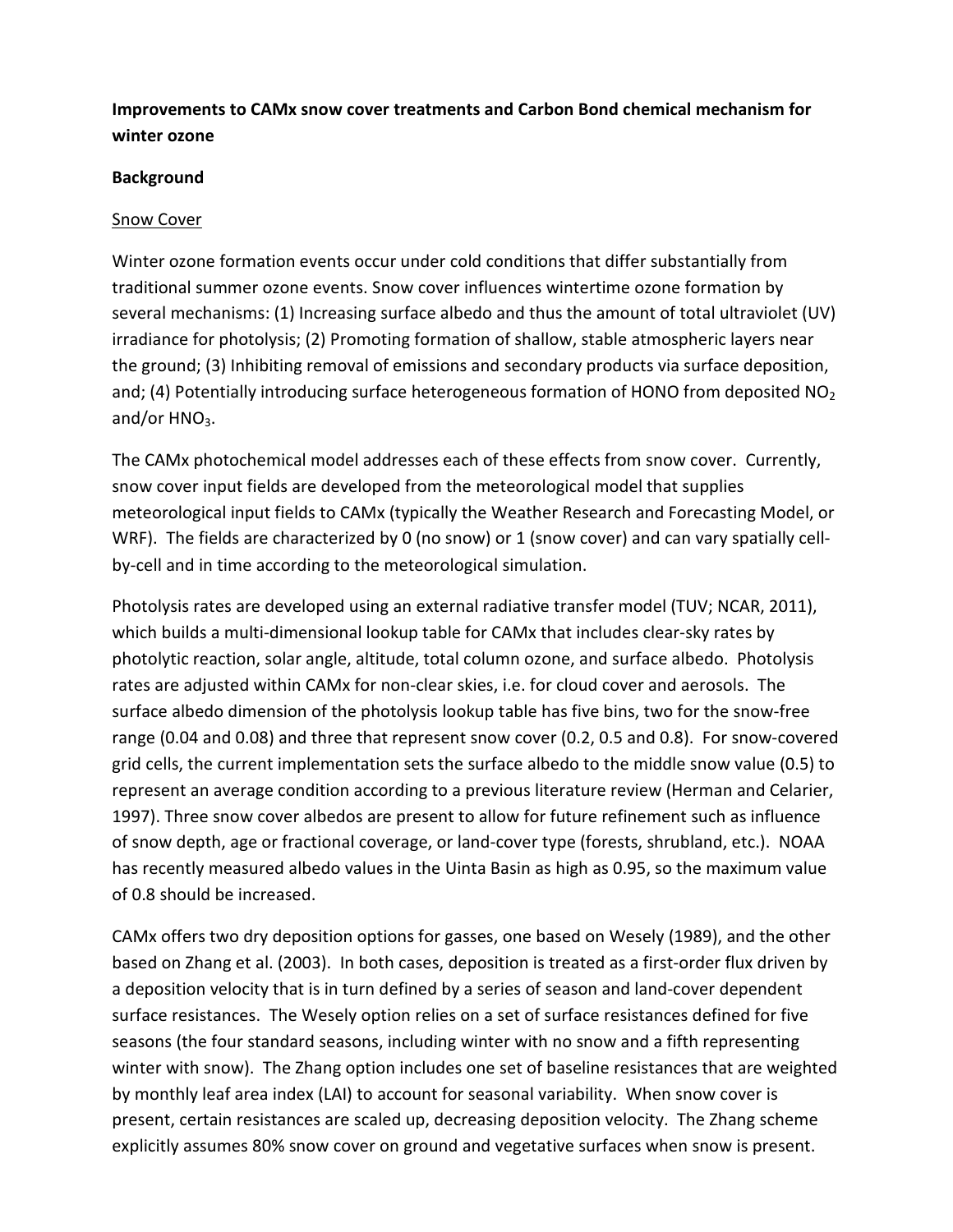CAMx v6.1 has recently been released with a new surface chemistry model that calculates userdefined heterogeneous and photolysis reactions for selected compounds deposited on vegetative and bare ground surfaces, and allows volatile products to be re-emitted from the surface to the atmosphere (ENVIRON, 2014). Surface areas for vegetation and bare ground are set internally according the land cover type. Reaction rates on surfaces must be specified by the user separately for these two surface types. The model was recently tested for an application in Houston, Texas to simulate surface HONO production from surface reactions of  $NO<sub>2</sub>$  and HNO3 (Lefer et al., 2014). Currently, the surface model is tied to the Wesely deposition option with its specific definition of 11 land cover classes, and it does not include any specific treatment for snow covered surfaces. However, extension to the Zhang deposition option would be straightforward.

# Carbon Bond Chemistry

Winter ozone events are being simulated using the CAMx and CMAQ photochemical grid models that use Carbon Bond (CB) chemical mechanisms – version CB05-TU in CMAQ (Whitten et al., 2010) and version CB6r2 in CAMx (Hildebrandt Ruiz and Yarwood, 2013). The SAPRC chemical mechanism has been used to simulate winter ozone formation with a box model. Do these chemical mechanisms require modifications to be suitable for simulating winter ozone formation?

The inorganic chemical reactions (i.e., describing NOx, HOx,  $O_3$ , CO, nitric acid) included in CB and SAPRC mechanisms are based on data that have been peer reviewed for applicability to the global troposphere (Atkinson et al., 2004 – current version here: http://iupac.poleether.fr/index.html) and thus are suitable for modeling winter ozone.

For reactions of simple organics (i.e., methane, ethane, formaldehyde, acetaldehyde) the state of knowledge is comparable to that for inorganic reactions discussed above.

For larger organic molecules (i.e., propane and larger) the temperature dependencies of reaction rate constants are generally known for tropospheric conditions. However, any temperature dependencies of the products formed by organic reactions are poorly known for tropospheric conditions. Carter and Seinfeld considered how the SAPRC chemical mechanism should be modified for winter ozone and made a special version of the mechanism that is better suited for winter conditions (at the expense of suitability for summer conditions).

Winter ozone events have occurred to date where oil and gas exploration and production activities emit ozone precursors and the most abundant organic compounds present in the atmosphere are alkanes. Two temperature dependencies that affect the products formed from alkanes are:

1. Competition between alkoxy radical (RO) thermal decomposition (RO -> products) and reaction with oxygen (RO +  $O_2$  -> different products). Thermal decomposition is favored by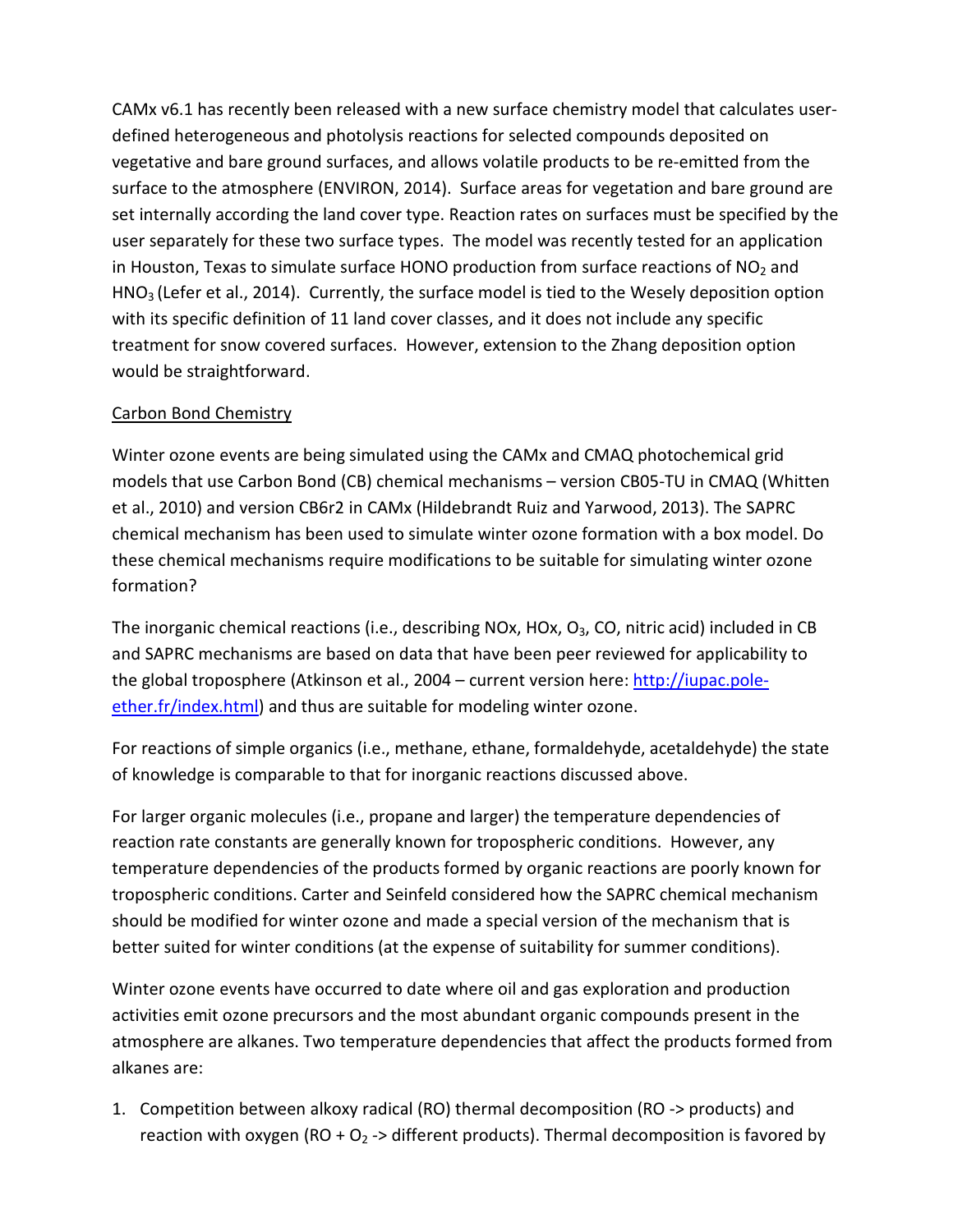warm temperatures. CB mechanisms (CB6, CB05, CB4) explicitly account for this temperature dependency.

2. Competition between formation of  $NO<sub>2</sub>$  and organic nitrates (R-ONO<sub>2</sub>) when alkyl peroxy radicals ( $RO<sub>2</sub>$ ) react with NO. Organic nitrate formation is favored by cold temperatures. CB mechanisms do not account for this effect but the temperature dependency has been studied (Arey et al., 2001) and could be added to CB mechanisms.

Increasing the yields of organic nitrates will favor ozone formation when NOx is abundant by removing NOx from the atmosphere and lessening the inhibition of ozone formation caused by abundant NOx.

#### References

- Arey, J., S. M. Aschmann, E.S.C. Kwok, R. Atkinson, 2001. Alkyl nitrate, hydroxyalkyl nitrate, and hydroxycarbonyl formation from the NO x-air photooxidations of C5-C8 n-alkanes. The Journal of Physical Chemistry, A 105, 1020-1027.
- Atkinson, R., D.L. Baulch, R.A. Cox, J.N. Crowley, R.F. Hampson, R.G. Hynes, M.E. Jenkin, M.J. Rossi, and J. Troe, 2004. Evaluated kinetic and photochemical data for atmospheric chemistry: Volume I-gas phase reactions of O x, HO x, NO x and SO x species. Atmospheric chemistry and physics, 4, 1461-1738.
- Carter, W.P.L. and J.H. Seinfeld, 2012. Winter ozone formation and VOC incremental reactivities in the Upper Green River Basin of Wyoming. Atmospheric Environment, 50, 255-266.
- ENVIRON, 2014. User's Guide: Comprehensive Air quality Model with extensions (CAMx). ENVIRON International Corporation, Novato, CA (www.camx.com).
- Herman, J., and E. Celarier, 1997. Earth surface reflectivity climatology at 340-380 nm from TOMS data. J. Geophys. Res., 102, 23.
- Hildebrandt-Ruiz, L. and G. Yarwood, 2013. Interactions between Organic Aerosol and NOy: Influence on Oxidant Production. Final report for AQRP project 12-012. Prepared for the Texas Air Quality Research Program.
- Lefer, B., J. Stutz, W. Vizuete, E. Couzo, G. Yarwood, P. Karamchandani, 2014. Implementation and evaluation of new HONO Mechanisms in a 3-D chemical transport model for spring 2009 in Houston. Final Report for AQRP Project 12-028. Prepared for the Texas Air Quality Research Program (http://aqrp.ceer.utexas.edu/projectinfoFY12\_13/12-028/12- 028%20Final%20Report.pdf).
- NCAR, 2011. The Tropospheric Visible and Ultraviolet (TUV) Radiation Model web page. National Center for Atmospheric Research, Atmospheric Chemistry Division, Boulder, Colorado (http://cprm.acd.ucar.edu/Models/TUV/index.shtml).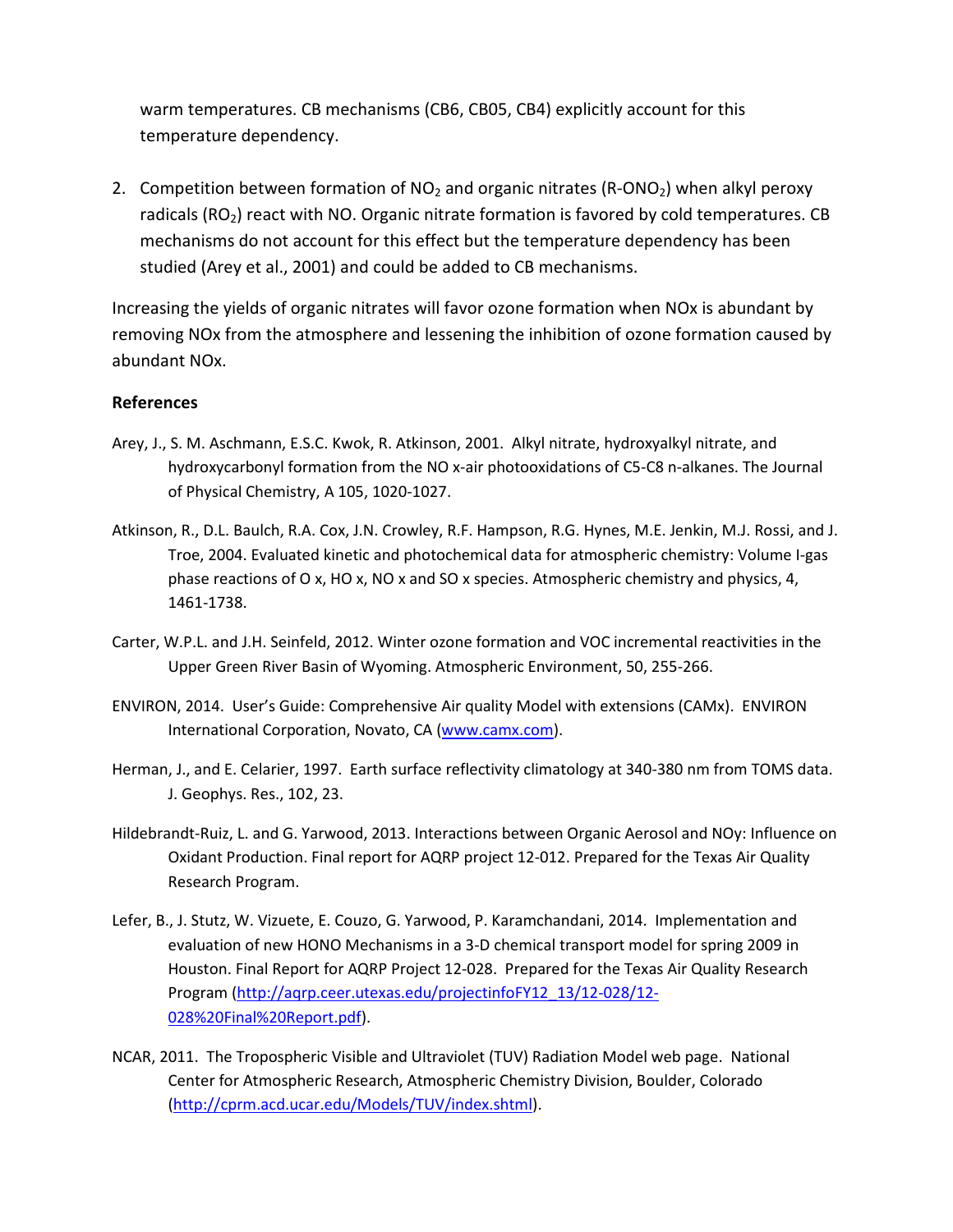- Wesely, M., 1989. Parameterization of surface resistances to gaseous dry deposition in regional-scale models. Atmos. Environ., 23, 1293-1304.
- Whitten, G.Z., Heo, G., Kimura, Y., McDonald-Buller, E., Allen, D.T., Carter, W.P., Yarwood, G., 2010. A new condensed toluene mechanism for Carbon Bond: CB05-TU. Atmospheric Environment, 44(40), 5346-5355.
- Zhang, L., J. Brook, R. Vet, 2003. A revised parameterization for gaseous dry deposition in air quality models. Atmos. Chem. Phys., 3, 2067-2082.

### Scope of Work

#### Snow Cover Updates

- 1. ENVIRON will expand the treatment of surface albedo in CAMx to allow for more dynamic interactions with snow cover fields available from WRF. Specifically, albedo will be adjusted by snow depth (and possibly snow age) and by land cover type, and incoming photolysis rates will be interpolated within the range of three albedos in the photolysis rates file.
- 2. ENVIRON will expand the treatment of snow in the Zhang deposition algorithm to tie into the snow depth updates in (1) and allow for a range of snow cover as a function of the 26 Zhang land cover categories.
- 3. ENVIRON will extend the surface model to work with the Zhang dry deposition option and to add capability to handle snow-covered surfaces for both Wesely and Zhang options. It is anticipated that a third category of surface reactions would be implemented for snow (in addition to vegetation and bare ground).
- 4. ENVIRON will advise Utah Division of Air Quality on how to perform a series of model simulations that test and evaluate the improved snow treatments in CAMx.
- 5. ENVIRON will work with Utah Division of Air Quality to interpret the results of ozone simulations using the improved snow treatments in CAMx.

# Carbon Bond Updates

- 1. ENVIRON will make the yields of organic nitrate temperature-dependent in the CB05-TU and CB6 chemical mechanisms.
- 2. ENVIRON will implement the CB6 chemical mechanism with temperature dependent organic nitrate yields into the latest version of the CAMx model (currently version 6.1) and provide the CAMx source code to Utah Division of Air Quality.
- 3. ENVIRON will work with the CMAQ model developer (EPA) to implement the CB05-TU chemical mechanism with temperature dependent organic nitrate yields and provide the CMAQ source code to Utah Division of Air Quality.
- 4. ENVIRON will advise Utah Division of Air Quality on how to perform model simulations using the improved chemical mechanisms in CAMx and CMAQ.
- 5. ENVIRON will work with Utah Division of Air Quality to interpret the results of ozone simulations using the improved chemical mechanisms in CAMx and CMAQ.